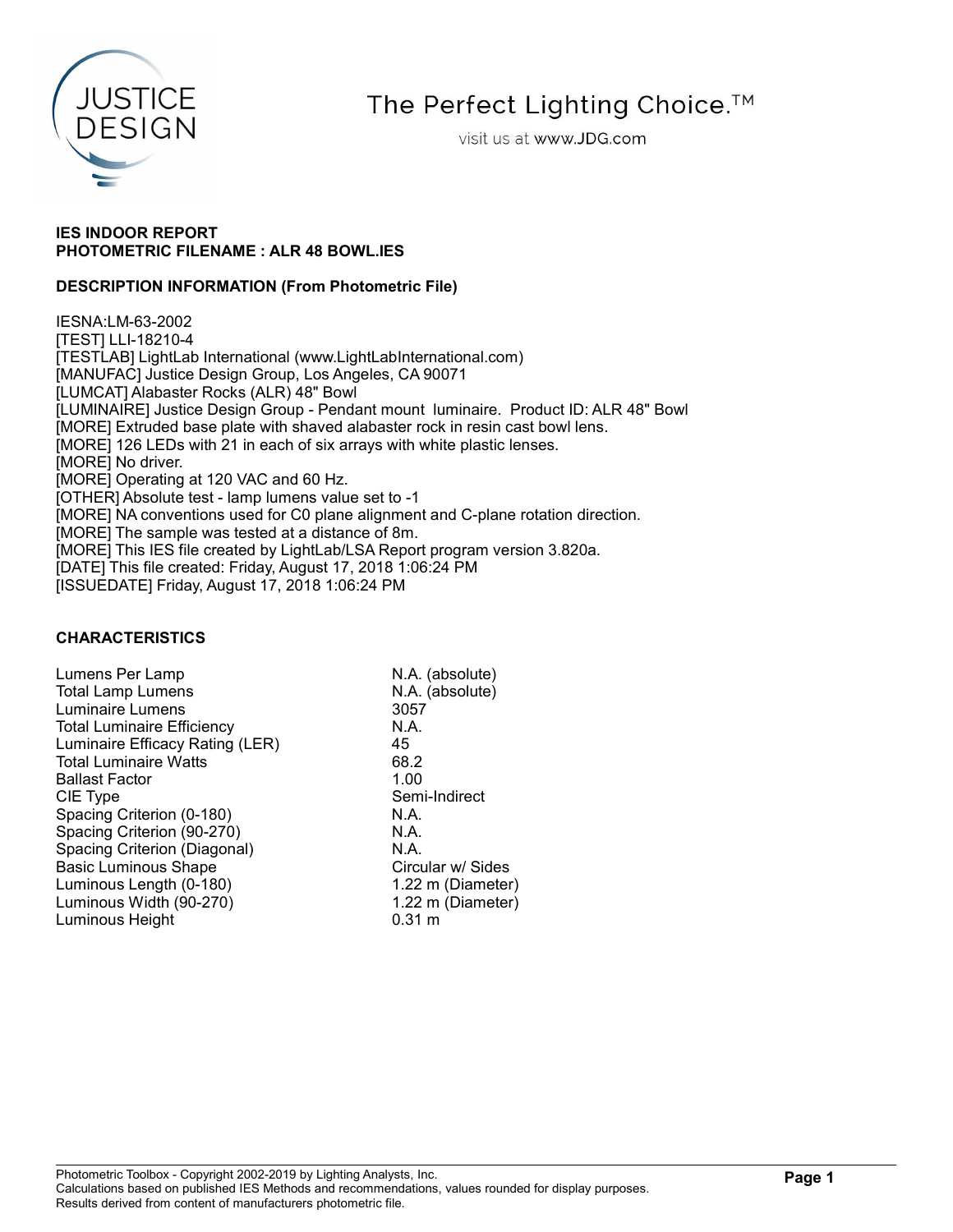# LUMINANCE DATA (cd/sq.m)

| Angle In | Average  | Average   | Average |
|----------|----------|-----------|---------|
| Degrees  | $0$ -Deg | $45-$ Deg | 90-Deg  |
| 45       | 239      | 239       | 239     |
| 55       | 208      | 208       | 208     |
| 65       | 172      | 172       | 172     |
| 75       | 130      | 130       | 130     |
| 85       | 84       | 84        | 84      |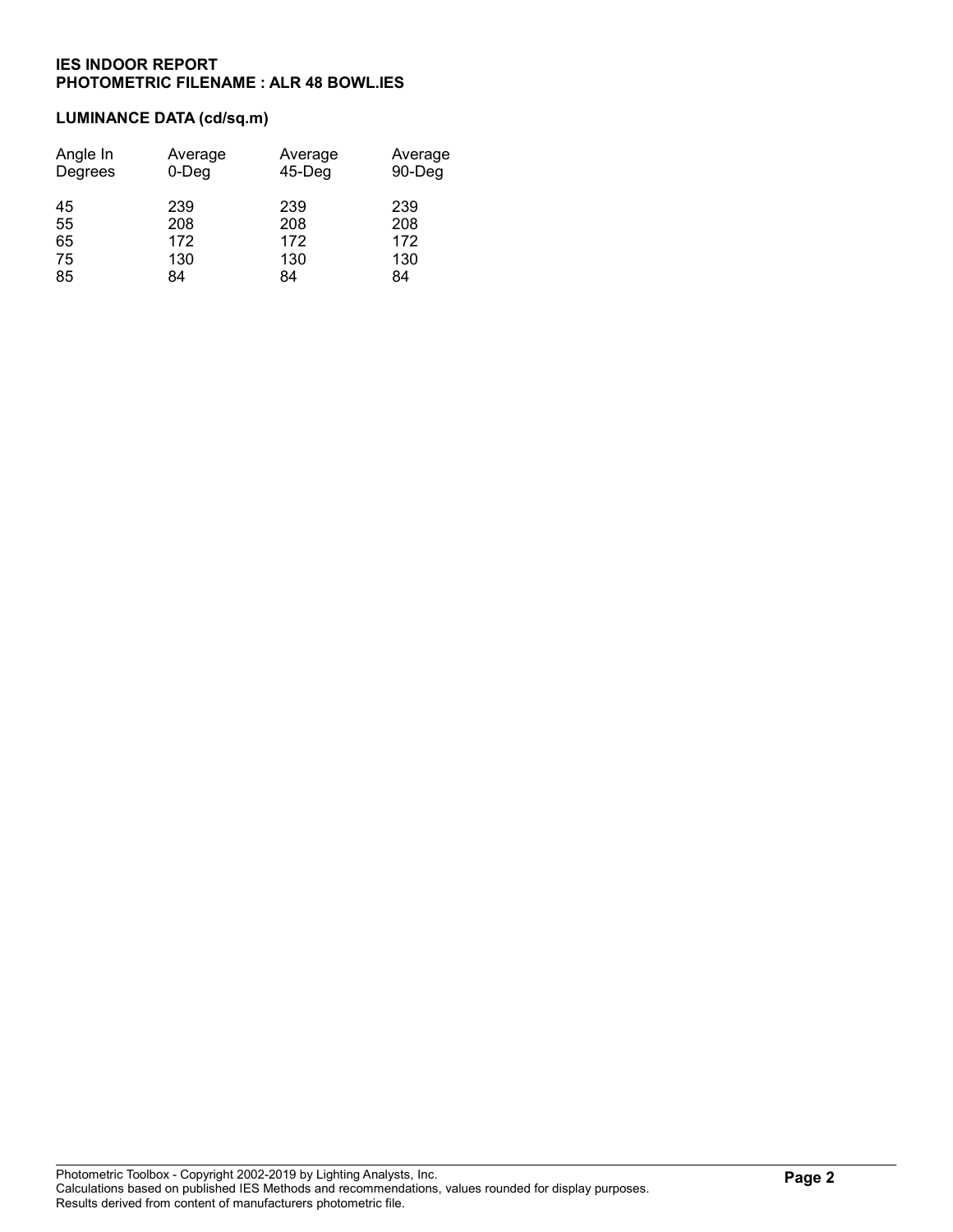## CANDELA TABULATION

|              | 0                  |
|--------------|--------------------|
| 0.0          | 394.717            |
| 0.5          | 394.682            |
| 1.0          | 394.647            |
| 1.5          | 394.559            |
| 2.0          | 394.410            |
| 2.5          | 394.261            |
| 3.0          | 394.104            |
| 3.5          | 393.815            |
| 4.0<br>4.5   | 393.561<br>393.254 |
| 5.0          | 392.921            |
| 5.5          | 392.553            |
| 6.0          | 392.124            |
| 6.5          | 391.668            |
| 7.0          | 391.239            |
| 7.5          | 390.696            |
| 8.0          | 390.127            |
| 8.5          | 389.575            |
| 9.0          | 388.900            |
| 9.5          | 388.243            |
| 10.0<br>10.5 | 387.542<br>386.780 |
| 11.0         | 386.018            |
| 11.5         | 385.212            |
| 12.0         | 384.389            |
| 12.5         | 383.513            |
| 13.0         | 382.646            |
| 13.5         | 381.638            |
| 14.0         | 380.692            |
| 14.5         | 379.728            |
| 15.0         | 378.651            |
| 15.5         | 377.591            |
| 16.0         | 376.452            |
| 16.5<br>17.0 | 375.305<br>374.105 |
| 17.5         | 372.887            |
| 18.0         | 371.599            |
| 18.5         | 370.399            |
| 19.0         | 369.094            |
| 19.5         | 367.701            |
| 20.0         | 366.361            |
| 20.5         | 364.950            |
| 21.0         | 363.522            |
| 21.5         | 362.025            |
| 22.0         | 360.483<br>358.941 |
| 22.5<br>23.0 | 357.408            |
| 23.5         | 355.770            |
| 24.0         | 354.132            |
| 24.5         | 352.502            |
| 25.0         | 350.794            |
| 25.5         | 349.033            |
| 26.0         | 347.290            |
| 26.5         | 345.477            |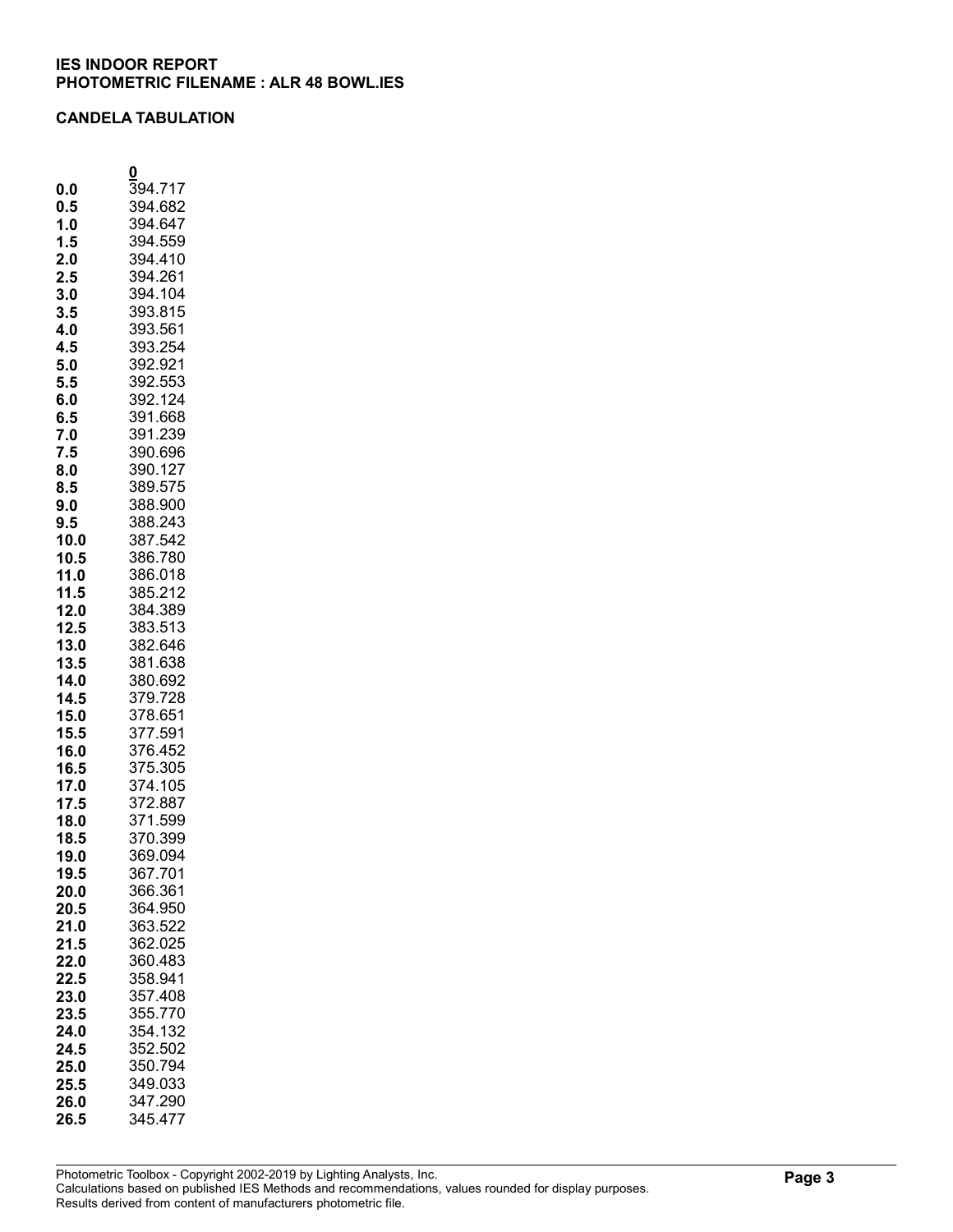| 27.<br>.0 | 343.664 |
|-----------|---------|
| 27.5      | 341.815 |
| 28.0      | 339.932 |
| 28.5      | 338.022 |
| 29.0      | 336.086 |
| 29.5      | 334.115 |
| 30.0      | 332.135 |
| 30.5      | 330.068 |
| 31.0      | 327.983 |
| 31.5      | 325.933 |
| 32.0      | 323.892 |
| 32.5      | 321.729 |
| 33.0      | 319.539 |
| 33.5      | 317.305 |
| 34.0      | 315.123 |
| 34.5      | 312.828 |
| 35.0      | 310.586 |
| 35.5      | 308.299 |
| 36.0      | 305.961 |
| 36.5      | 303.674 |
| 37.0      | 301.300 |
| 37.5      | 298.874 |
| 38.0      | 296.473 |
| 38.5      | 294.003 |
| 39.0      | 291.498 |
| 39.5      | 289.027 |
| 40.0      | 286.566 |
| 40.5      | 283.973 |
| 41.0      | 281.450 |
| 41.5      | 278.910 |
| 42.0      | 276.273 |
| 42.5      | 273.636 |
| 43.0      | 270.999 |
| 43.5      | 268.380 |
| 44.0      | 265.621 |
| 44.5      | 262.958 |
| 45.0      | 260.233 |
| 45.5      | 257.579 |
| 46.0      | 254.802 |
| 46.5      | 252.051 |
| 47.0      | 249.257 |
| 47.5      | 246.436 |
| 48.0      | 243.607 |
| 48.5      | 240.742 |
| 49.0      | 237.974 |
| 49.5      | 235.066 |
| 50.0      | 232.271 |
| 50.5      | 229.381 |
| 51.0      | 226.455 |
| 51.5      | 223.538 |
| 52.0      | 220.621 |
| 52.5      | 217.686 |
| 53.0      | 214.716 |
| 53.5      | 211.817 |
| 54.0      | 208.803 |
| 54.5      | 205.939 |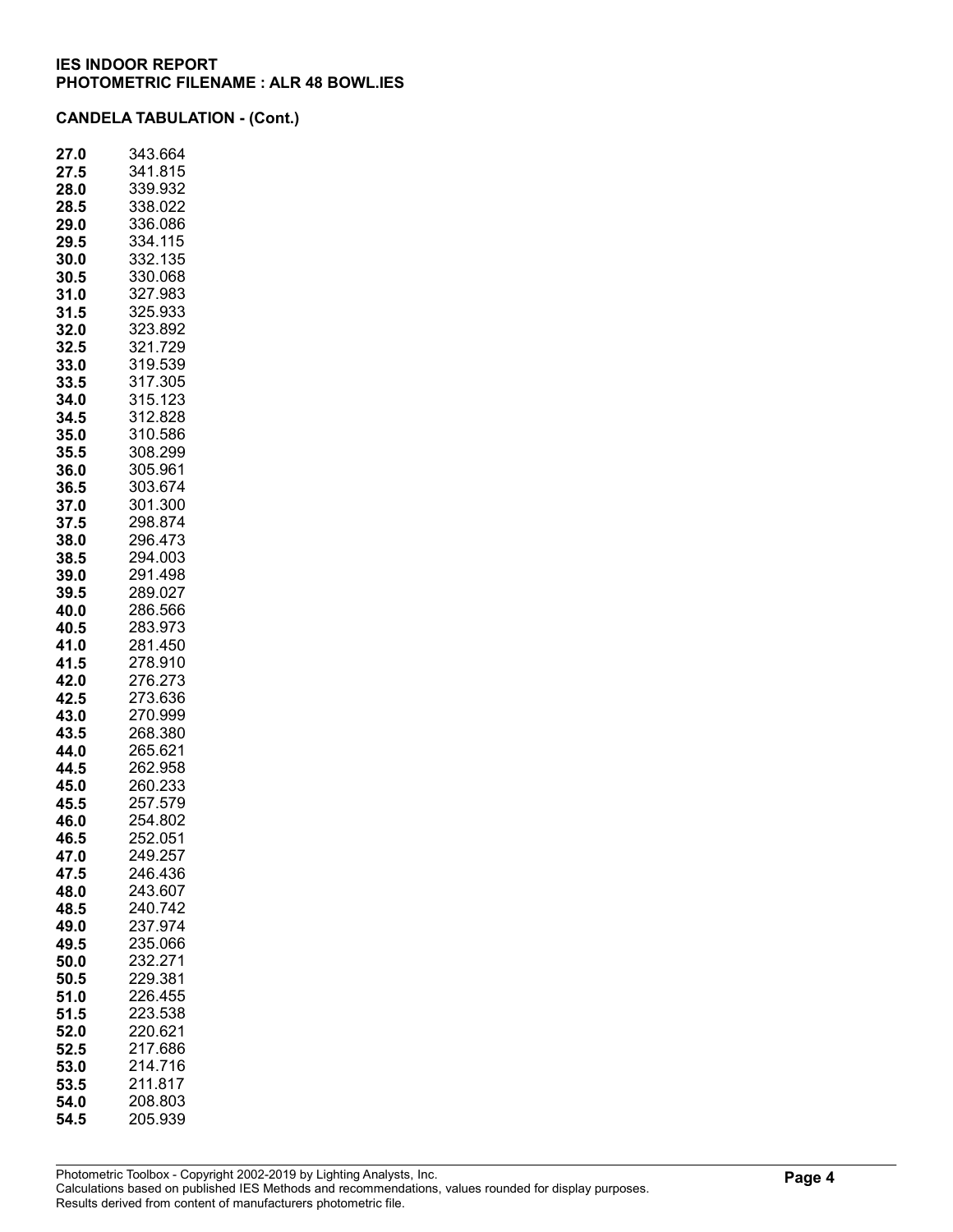| 55.0         | 202.925            |
|--------------|--------------------|
| 55.5         | 199.921            |
| 56.0         | 196.960            |
| 56.5         | 193.964            |
| 57.0         | 190.959            |
| 57.5         | 187.937            |
| 58.0         | 184.985            |
| 58.5         | 181.963<br>179.002 |
| 59.0<br>59.5 | 175.945            |
| 60.0         | 172.922            |
| 60.5         | 169.979            |
| 61.0         | 166.904            |
| 61.5         | 163.856            |
| 62.0         | 160.851            |
| 62.5         | 157.864            |
| 63.0         | 154.842            |
| 63.5         | 151.916            |
| 64.0         | 148.850            |
| 64.5         | 145.863            |
| 65.0         | 142.902            |
| 65.5         | 139.906            |
| 66.0         | 36.901<br>1        |
| 66.5         | 33.905<br>1        |
| 67.0         | 30.953<br>1        |
| 67.5         | 127.949            |
| 68.0         | 125.110            |
| 68.5         | 122.123            |
| 69.0         | 119.206            |
| 69.5         | 116.342            |
| 70.0         | 113.424            |
| 70.5         | 110.586<br>107.678 |
| 71.0         |                    |
| 71.5<br>72.0 | 104.831<br>102.054 |
| 72.5         | 99.286             |
| 73.0         | 96.500             |
| 73.5         | 93.750             |
| 74.0         | 91.034             |
| 74.5         | 88.301             |
| 75.0         | 85.664             |
| 75.5         | 82.975             |
| 76.0         | 80.364             |
| 76.5         | 77.754             |
| 77.0         | 75.257             |
| 77.5         | 72.813             |
| 78.0         | 70.238             |
| 78.5         | 67.776             |
| 79.0         | 65.350             |
| 79.5         | 62.984             |
| 80.0         | 60.645             |
| 80.5         | 58.359             |
| 81.0         | 56.090             |
| 81.5         | 53.900             |
| 82.0         | 51.728             |
| 82.5         | 49.582             |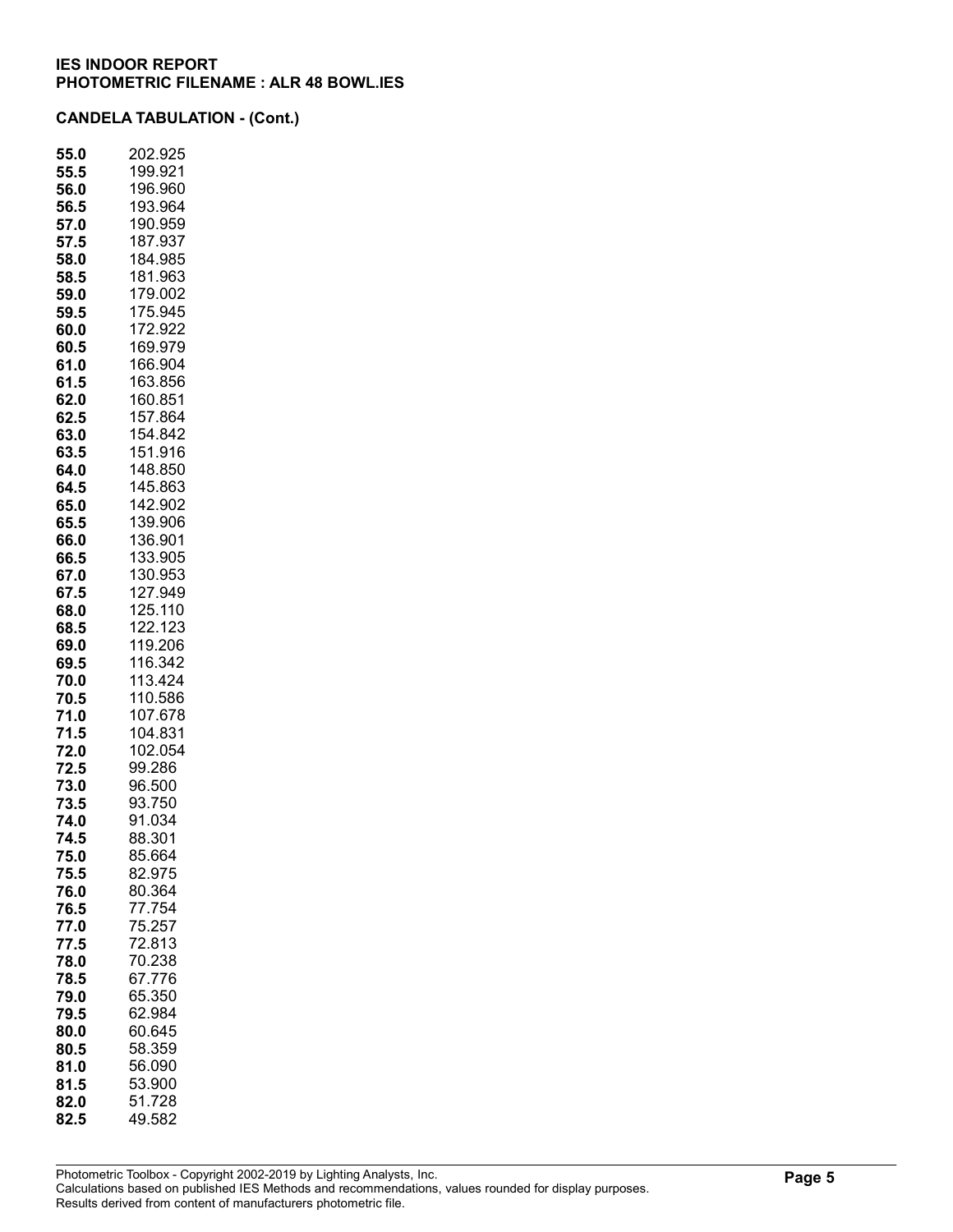| 83.0  | 47.549  |
|-------|---------|
| 83.5  | 45.534  |
| 84.0  | 43.599  |
| 84.5  | 41.654  |
| 85.0  | 39.814  |
| 85.5  | 38.036  |
| 86.0  | 36.407  |
| 86.5  | 34.830  |
| 87.0  | 33.209  |
| 87.5  | 31.764  |
| 88.0  | 30.362  |
| 88.5  | 29.162  |
| 89.0  | 28.023  |
| 89.5  | 27.086  |
| 90.0  | 26.420  |
| 90.5  | 26.000  |
| 91.0  | 25.798  |
|       | 25.492  |
| 91.5  |         |
| 92.0  | 25.465  |
| 92.5  | 25.605  |
| 93.0  | 25.895  |
| 93.5  | 26.411  |
| 94.0  | 26.981  |
| 94.5  | 27.778  |
| 95.0  | 28.680  |
| 95.5  | 29.583  |
| 96.0  | 30.555  |
| 96.5  | 31.615  |
| 97.0  | 32.736  |
| 97.5  | 34.365  |
| 98.0  | 37.572  |
| 98.5  | 43.616  |
| 99.0  | 54.426  |
| 99.5  | 68.959  |
| 100.0 | 85.647  |
| 100.5 | 102.177 |
| 101.0 | 116.631 |
| 101.5 | 128.036 |
| 102.0 | 133.572 |
| 102.5 | 137.103 |
| 103.0 | 141.115 |
| 103.5 | 145.977 |
| 104.0 | 151.557 |
| 104.5 | 158.057 |
| 105.0 | 165.214 |
| 105.5 | 173.220 |
| 106.0 | 181.779 |
| 106.5 | 190.696 |
| 107.0 | 200.157 |
| 107.5 | 209.583 |
| 108.0 | 219.254 |
| 108.5 | 228.364 |
|       |         |
| 109.0 | 237.265 |
| 109.5 | 245.771 |
| 110.0 | 254.022 |
| 110.5 | 262.204 |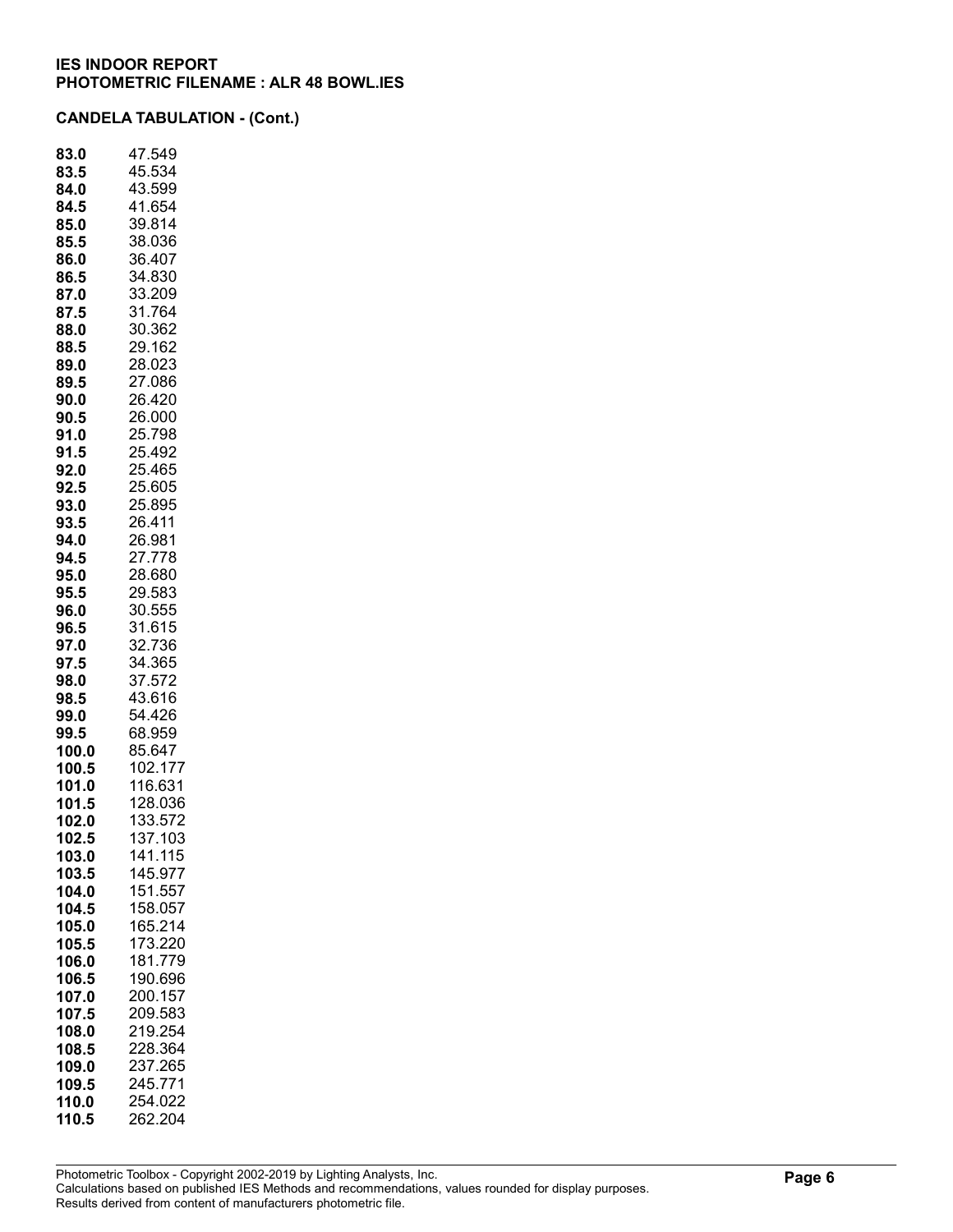| 111.0 | 270.456 |
|-------|---------|
| 111.5 | 278.296 |
| 112.0 | 285.734 |
| 112.5 | 292.996 |
| 113.0 | 299.741 |
| 113.5 | 306.512 |
| 114.0 | 313.074 |
| 114.5 | 319.617 |
| 115.0 | 325.951 |
| 115.5 | 332.048 |
| 116.0 | 337.899 |
| 116.5 | 343.313 |
| 117.0 | 348.473 |
| 117.5 | 353.221 |
| 118.0 | 358.144 |
| 118.5 | 362.979 |
| 119.0 | 367.885 |
| 119.5 | 372.764 |
| 120.0 | 377.565 |
| 120.5 | 382.321 |
| 121.0 | 386.903 |
| 121.5 | 391.169 |
| 122.0 | 395.076 |
| 122.5 | 398.843 |
| 123.0 | 402.250 |
| 123.5 | 405.614 |
| 124.0 | 408.645 |
| 124.5 | 411.554 |
| 125.0 | 414.304 |
| 125.5 | 416.739 |
| 126.0 | 419.148 |
| 126.5 | 421.251 |
| 127.0 | 423.309 |
| 127.5 | 425.097 |
| 128.0 | 426.901 |
| 128.5 | 428.495 |
| 129.0 | 429.985 |
| 129.5 | 431.483 |
| 130.0 | 432.788 |
| 130.5 | 434.005 |
| 131.0 | 435.153 |
| 131.5 | 436.169 |
| 132.0 | 437.229 |
| 132.5 | 438.175 |
| 133.0 | 439.034 |
| 133.5 | 439.857 |
| 134.0 | 440.619 |
| 134.5 | 441.364 |
| 135.0 | 442.117 |
| 135.5 | 442.792 |
| 136.0 | 443.396 |
| 136.5 | 444.088 |
| 137.0 | 444.745 |
| 137.5 | 445.332 |
| 138.0 | 445.884 |
| 138.5 | 446.383 |
|       |         |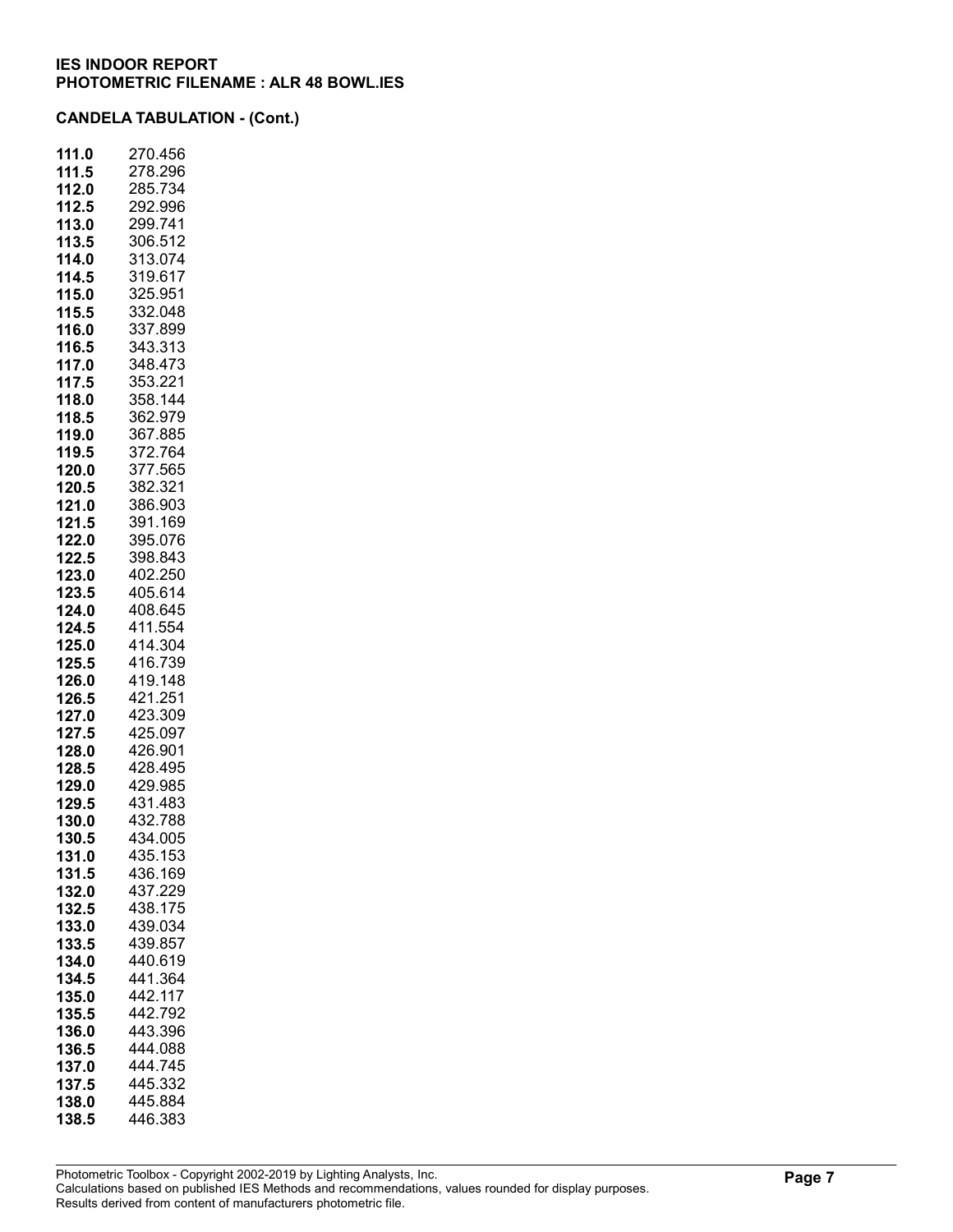| 139.0 | 446.891     |
|-------|-------------|
| 139.5 | 447.347     |
| 140.0 | 447.750     |
| 140.5 | 448.030     |
| 141.0 | 448.354     |
| 141.5 | 448.696     |
| 142.0 | 448.932     |
| 142.5 | 449.081     |
| 143.0 | 449.292     |
| 143.5 | 449.484     |
| 144.0 | 449.563     |
| 144.5 | 449.633     |
| 145.0 | 449.738     |
| 145.5 | 449.782     |
| 146.0 | 449.<br>747 |
| 146.5 | 449.730     |
| 147.0 | 449.686     |
| 147.5 | 449.528     |
| 148.0 | 449.423     |
| 148.5 | 449.222     |
| 149.0 | 449.108     |
| 149.5 | 448.766     |
| 150.0 | 448.530     |
| 150.5 | 448.188     |
| 151.0 | 447.750     |
| 151.5 | 447.338     |
| 152.0 | 446.883     |
| 152.5 | 446.383     |
| 153.0 | 445.893     |
| 153.5 | 445.411     |
| 154.0 | 444.894     |
| 154.5 | 444.430     |
| 155.0 | 443.922     |
| 155.5 | 443.370     |
| 156.0 | 442.792     |
| 156.5 | 442.231     |
| 157.0 | 441.697     |
| 157.5 | 441.171     |
| 158.0 | 440.637     |
| 158.5 | 440.032     |
| 159.0 | 439.402     |
| 159.5 | 438.815     |
| 160.0 | 438.228     |
| 160.5 | 437.615     |
| 161.0 | 437.019     |
| 161.5 | 436.423     |
| 162.0 | 435.810     |
| 162.5 | 435.258     |
| 163.0 | 434.680     |
| 163.5 | 434.067     |
| 164.0 | 433.489     |
| 164.5 | 432.945     |
| 165.0 | 432.402     |
| 165.5 | 431.693     |
| 166.0 | 430.896     |
| 166.5 | 430.055     |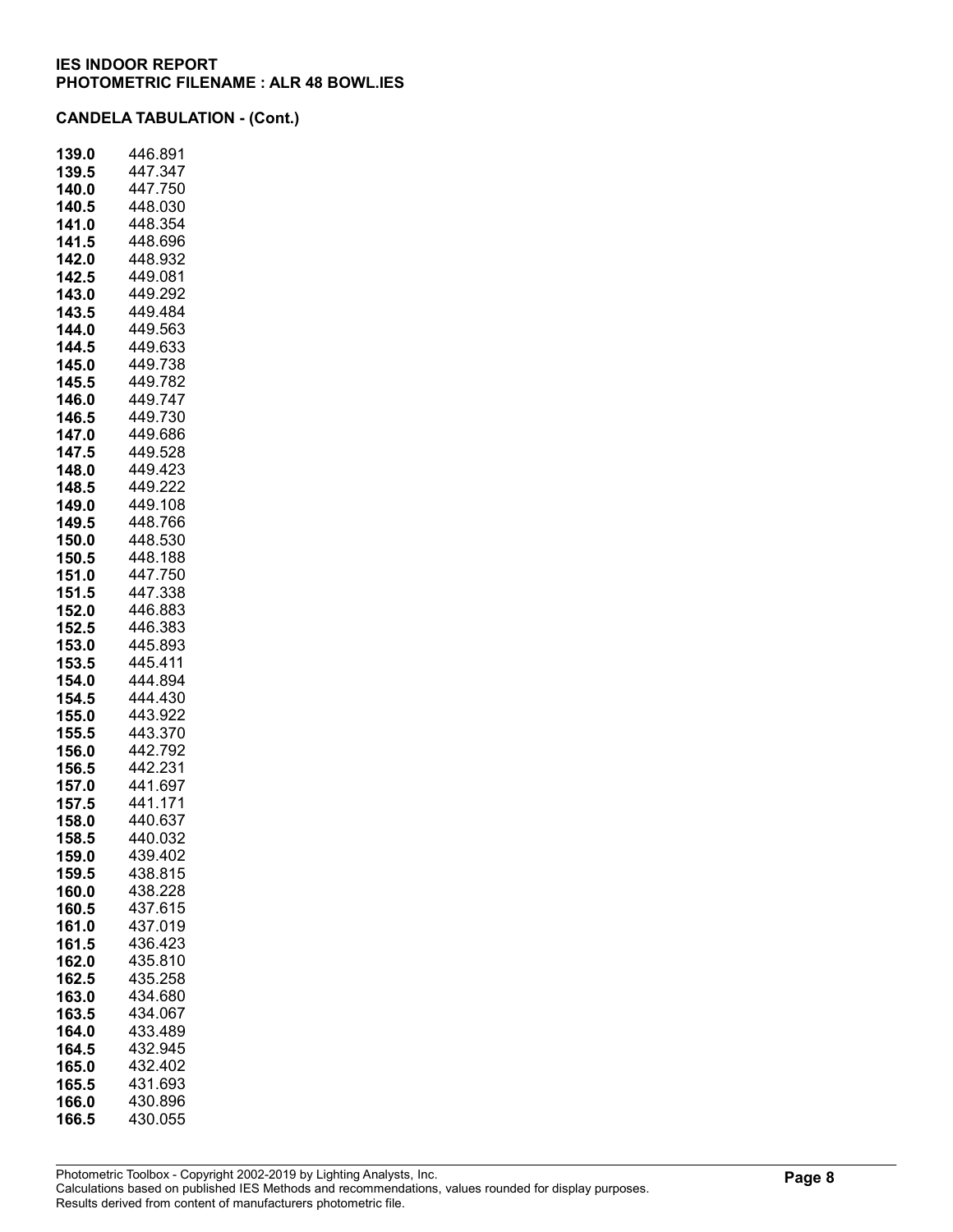| 167.0 | 429.161 |
|-------|---------|
| 167.5 | 428.110 |
| 168.0 | 427.059 |
| 168.5 | 426.069 |
| 169.0 | 424.921 |
| 169.5 | 423.835 |
| 170.0 | 422.749 |
| 170.5 | 421.689 |
| 171.0 | 420.690 |
| 171.5 | 419.700 |
| 172.0 | 418.763 |
| 172.5 | 417.870 |
| 173.0 | 417.020 |
| 173.5 | 416.310 |
| 174.0 | 415.548 |
| 174.5 | 414.786 |
| 175.0 | 414.041 |
| 175.5 | 413.235 |
| 176.0 | 412.395 |
| 176.5 | 411.510 |
| 177.0 | 410.607 |
| 177.5 | 409.758 |
| 178.0 | 408.855 |
| 178.5 | 407.936 |
| 179.0 | 407.016 |
| 179.5 | 406.070 |
| 180.0 | 405.176 |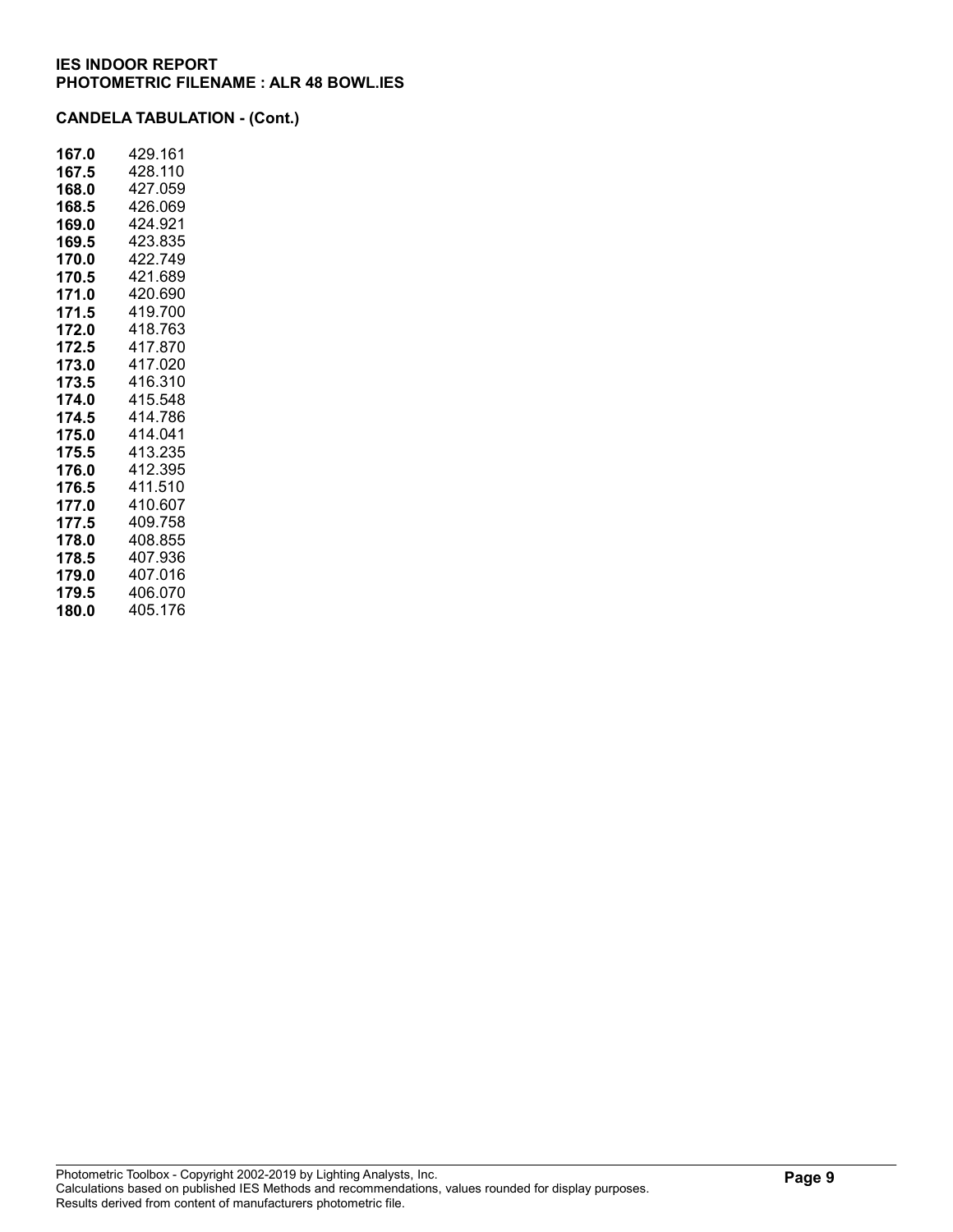#### ZONAL LUMEN SUMMARY

| Zone      | Lumens  | %Lamp | %Fixt  |
|-----------|---------|-------|--------|
| $0 - 20$  | 144.18  | N.A.  | 4.70   |
| $0 - 30$  | 305.81  | N.A.  | 10.00  |
| $0 - 40$  | 500.07  | N.A.  | 16.40  |
| $0 - 60$  | 882.19  | N.A.  | 28.90  |
| $0 - 80$  | 1114.59 | N.A.  | 36.50  |
| $0 - 90$  | 1159.28 | N.A.  | 37.90  |
| 10-90     | 1121.95 | N.A.  | 36.70  |
| 20-40     | 355.89  | N.A.  | 11.60  |
| 20-50     | 556.61  | N.A.  | 18.20  |
| 40-70     | 523.64  | N.A.  | 17.10  |
| 60-80     | 232.39  | N.A.  | 7.60   |
| 70-80     | 90.88   | N.A.  | 3.00   |
| 80-90     | 44.70   | N.A.  | 1.50   |
| 90-110    | 218.32  | N.A.  | 7.10   |
| 90-120    | 537.47  | N.A.  | 17.60  |
| 90-130    | 905.91  | N.A.  | 29.60  |
| 90-150    | 1529.87 | N.A.  | 50.00  |
| 90-180    | 1897.76 | N.A.  | 62.10  |
| 110-180   | 1679.44 | N.A.  | 54.90  |
| $0 - 180$ | 3057.04 | N.A.  | 100.00 |

Total Luminaire Efficiency = N.A.%

## ZONAL LUMEN SUMMARY

| Zone    | Lumens |
|---------|--------|
| 0-10    | 37.34  |
| 10-20   | 106.84 |
| 20-30   | 161.63 |
| 30-40   | 194.26 |
| 40-50   | 200.72 |
| 50-60   | 181.41 |
| 60-70   | 141.51 |
| 70-80   | 90.88  |
| 80-90   | 44.70  |
| 90-100  | 37.23  |
| 100-110 | 181.08 |
| 110-120 | 319.16 |
| 120-130 | 368.44 |
| 130-140 | 341.79 |
| 140-150 | 282.17 |
| 150-160 | 205.54 |
| 160-170 | 122.57 |
| 170-180 | 39.78  |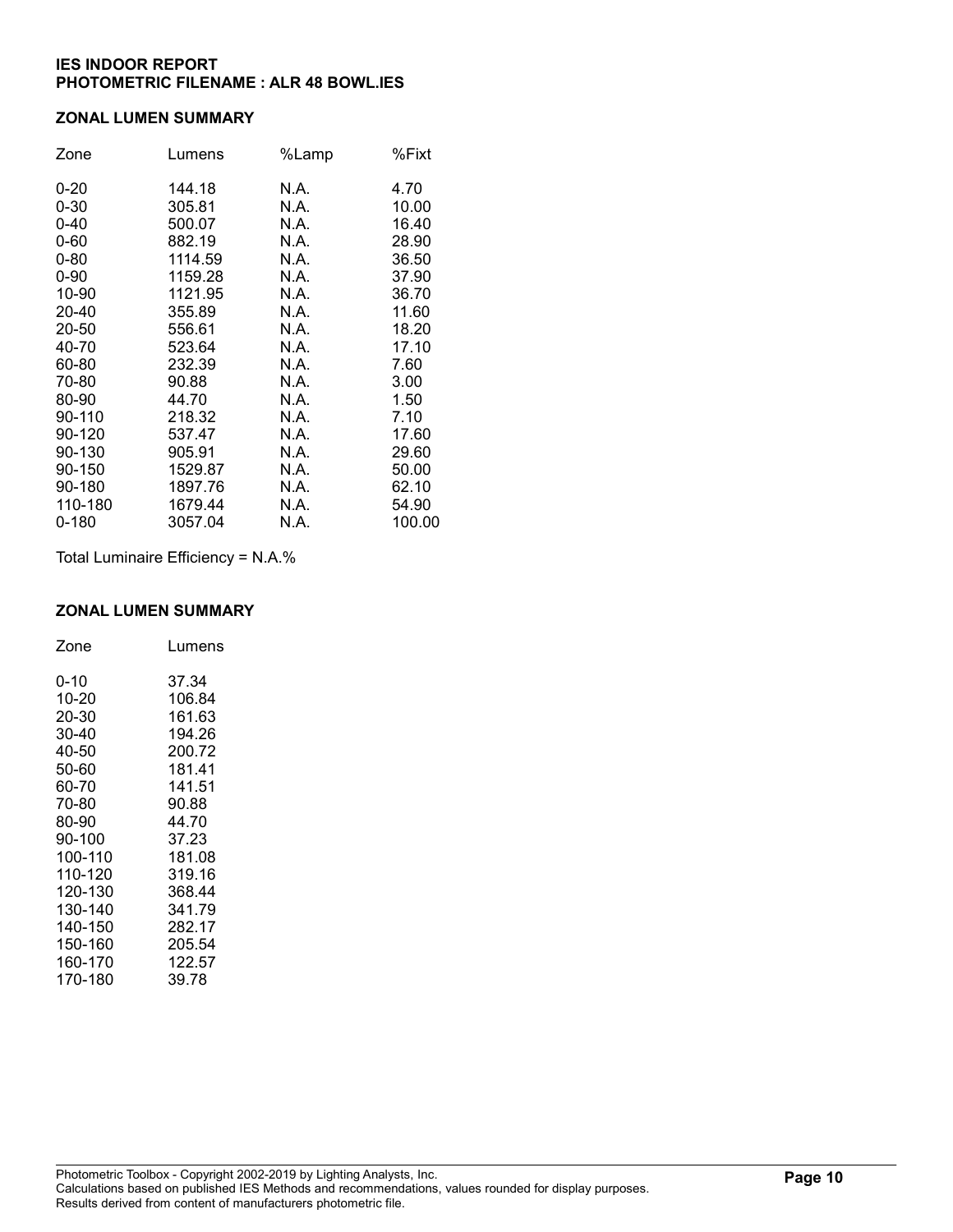#### COEFFICIENTS OF UTILIZATION - ZONAL CAVITY METHOD

Effective Floor Cavity Reflectance 0.20

| RC.            | 80 |             |                 | 70 |             |  | 50       |     | 30       |     | 10       |     |    |
|----------------|----|-------------|-----------------|----|-------------|--|----------|-----|----------|-----|----------|-----|----|
| <b>RW</b>      |    | 70 50 30 10 |                 |    | 70 50 30 10 |  | 50 30    | -10 | 50 30    | -10 | 50 30    | -10 | 0  |
| $\Omega$       |    |             | 104 104 104 104 |    | 95 95 95 95 |  | 77 77 77 |     | 60 60 60 |     | 45 45 45 |     | 38 |
| $\mathbf{1}$   |    | 95 90 86 83 |                 |    | 86 82 79 75 |  | 66 64 62 |     | 52 51 49 |     | 39 38 37 |     | 31 |
| 2              |    | 86 78 72 67 |                 |    | 78 71 66 62 |  | 58 54 51 |     | 46 43 41 |     | 34 32 31 |     | 26 |
| 3              |    | 78 69 61 56 |                 |    | 71 63 56 51 |  | 51 46 42 |     | 40 37 34 |     | 30 28 26 |     | 21 |
| $\overline{4}$ |    | 71 61 53 47 |                 |    | 64 55 48 43 |  | 45 40 36 |     | 36 32 29 |     | 27 24 22 |     | 18 |
| 5              |    | 66 54 46 40 |                 |    | 59 49 42 37 |  | 40 35 31 |     | 32 28 25 |     | 24 21 19 |     | 16 |
| 6              |    | 60 48 40 34 |                 |    | 54 44 37 32 |  | 36 31 27 |     | 29 25 22 |     | 22 19 17 |     | 14 |
| 7              |    | 56 43 36 30 |                 |    | 50 40 33 28 |  | 33 27 23 |     | 26 22 19 |     | 20 17 15 |     | 12 |
| 8              |    | 52 39 32 26 |                 |    | 47 36 29 24 |  | 30 24 21 |     | 24 20 17 |     | 18 15 13 |     | 11 |
| 9              |    | 48 36 28 23 |                 |    | 43 33 26 22 |  | 27 22 18 |     | 22 18 15 |     | 17 14 12 |     | 10 |
| 10             |    | 45 33 26 21 |                 |    | 40 30 24 19 |  | 25 20 17 |     | 20 16 14 |     | 15 13 11 |     | 9  |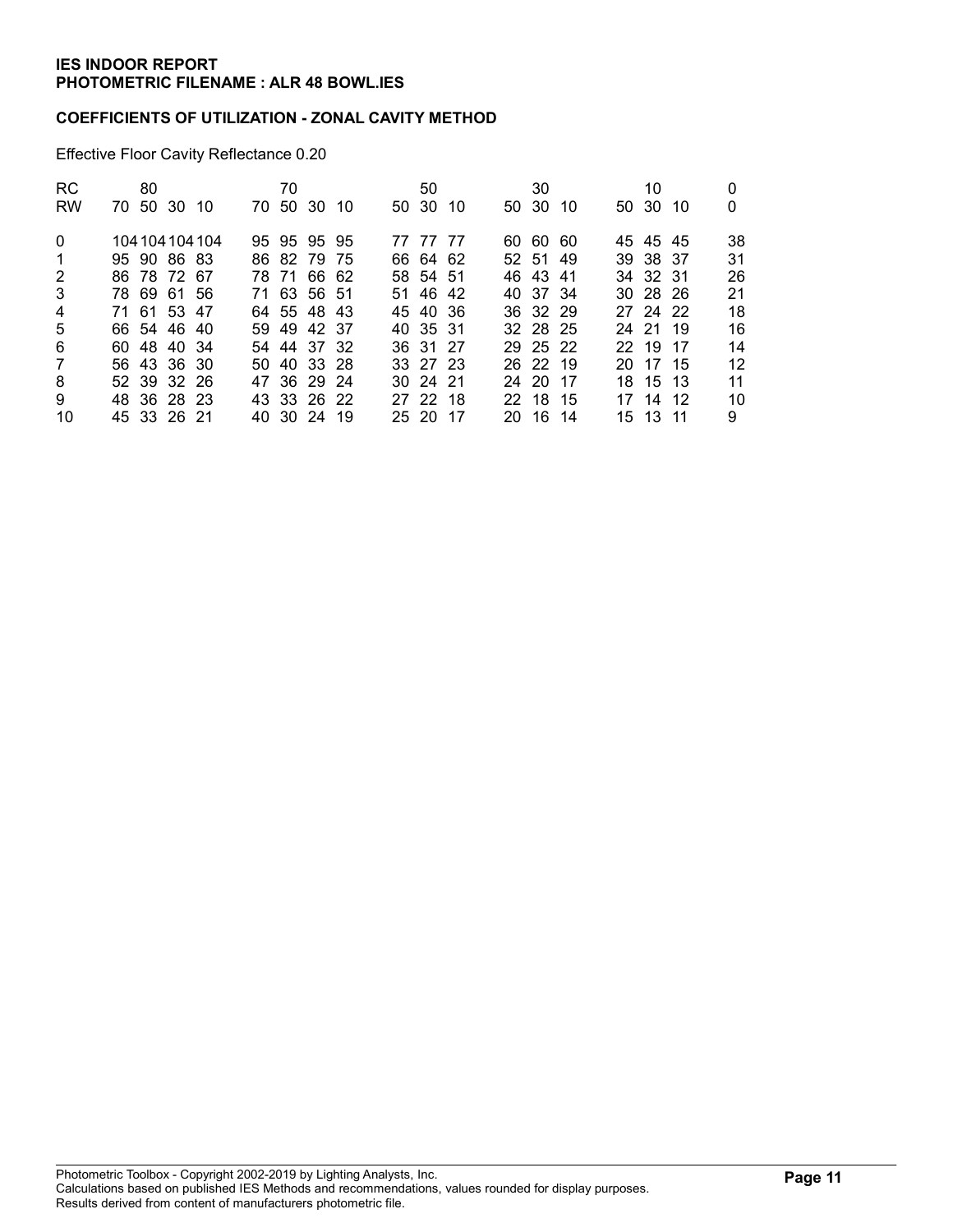## UGR TABLE - CORRECTED

| Reflectances<br><b>Ceiling Cavity</b><br>Walls<br><b>Floor Cavity</b> |                                   | 70<br>50<br>20                         | 70<br>30<br>20                         | 50<br>50<br>20                         | 50<br>30<br>20                         | 30<br>30<br>20                         | 70<br>50<br>20                         | 70<br>30<br>20                         | 50<br>50<br>20                         | 50<br>30<br>20                         | 30<br>30<br>20                         |  |
|-----------------------------------------------------------------------|-----------------------------------|----------------------------------------|----------------------------------------|----------------------------------------|----------------------------------------|----------------------------------------|----------------------------------------|----------------------------------------|----------------------------------------|----------------------------------------|----------------------------------------|--|
| Room Size                                                             |                                   |                                        | <b>UGR Viewed Crosswise</b>            |                                        |                                        | <b>UGR Viewed Endwise</b>              |                                        |                                        |                                        |                                        |                                        |  |
| $X=2H$<br>$Y=2H$<br>3H<br>4H<br>6H<br>8H                              |                                   | 3.9<br>3.9<br>3.9<br>3.9<br>3.9        | 3.9<br>3.9<br>3.9<br>4.0<br>4.2        | 3.9<br>3.9<br>4.0<br>4.5<br>4.7        | 3.9<br>4.1<br>4.7<br>5.1<br>5.2        | 3.9<br>5.5<br>6.1<br>6.6<br>6.7        | 3.9<br>3.9<br>3.9<br>3.9<br>3.9        | 3.9<br>3.9<br>3.9<br>4.0<br>4.2        | 3.9<br>3.9<br>4.0<br>4.5<br>4.7        | 3.9<br>4.1<br>4.7<br>5.1<br>5.2        | 3.9<br>5.5<br>6.1<br>6.6<br>6.7        |  |
|                                                                       | 12H                               | 3.9                                    | 4.3                                    | 4.8                                    | 5.3                                    | 6.8                                    | 3.9                                    | 4.3                                    | 4.8                                    | 5.3                                    | 6.8                                    |  |
| 4H                                                                    | 2H<br>3H<br>4H<br>6H<br>8H<br>12H | 3.9<br>3.9<br>3.9<br>4.3<br>4.5<br>4.7 | 3.9<br>3.9<br>4.2<br>4.8<br>5.0<br>5.1 | 3.9<br>4.0<br>4.8<br>5.4<br>5.6<br>5.8 | 3.9<br>4.6<br>5.3<br>5.9<br>6.1<br>6.2 | 4.3<br>6.1<br>6.8<br>7.3<br>7.6<br>7.7 | 3.9<br>3.9<br>3.9<br>4.3<br>4.5<br>4.7 | 3.9<br>3.9<br>4.2<br>4.8<br>5.0<br>5.1 | 3.9<br>4.0<br>4.8<br>5.4<br>5.6<br>5.8 | 3.9<br>4.6<br>5.3<br>5.9<br>6.1<br>6.2 | 4.3<br>6.1<br>6.8<br>7.3<br>7.6<br>7.7 |  |
| 8H                                                                    | 4H<br>6H<br>8H<br>12H             | 3.9<br>4.7<br>5.0<br>5.3               | 4.3<br>5.0<br>5.3<br>5.5               | 5.0<br>5.8<br>6.1<br>6.4               | 5.4<br>6.1<br>6.4<br>6.6               | 6.9<br>7.6<br>7.9<br>8.2               | 3.9<br>4.7<br>5.0<br>5.3               | 4.3<br>5.0<br>5.3<br>5.5               | 5.0<br>5.8<br>6.1<br>6.4               | 5.4<br>6.1<br>6.4<br>6.6               | 6.9<br>7.6<br>7.9<br>8.2               |  |
| 12H                                                                   | 4H<br>6H<br>8H                    | 3.9<br>4.7<br>5.1                      | 4.3<br>5.0<br>5.3                      | 5.0<br>5.8<br>6.2                      | 5.4<br>6.1<br>6.4                      | 6.9<br>7.7<br>8.0                      | 3.9<br>4.7<br>5.1                      | 4.3<br>5.0<br>5.3                      | 5.0<br>5.8<br>6.2                      | 5.4<br>6.1<br>6.4                      | 6.9<br>7.7<br>8.0                      |  |

Maximum UGR = 8.2